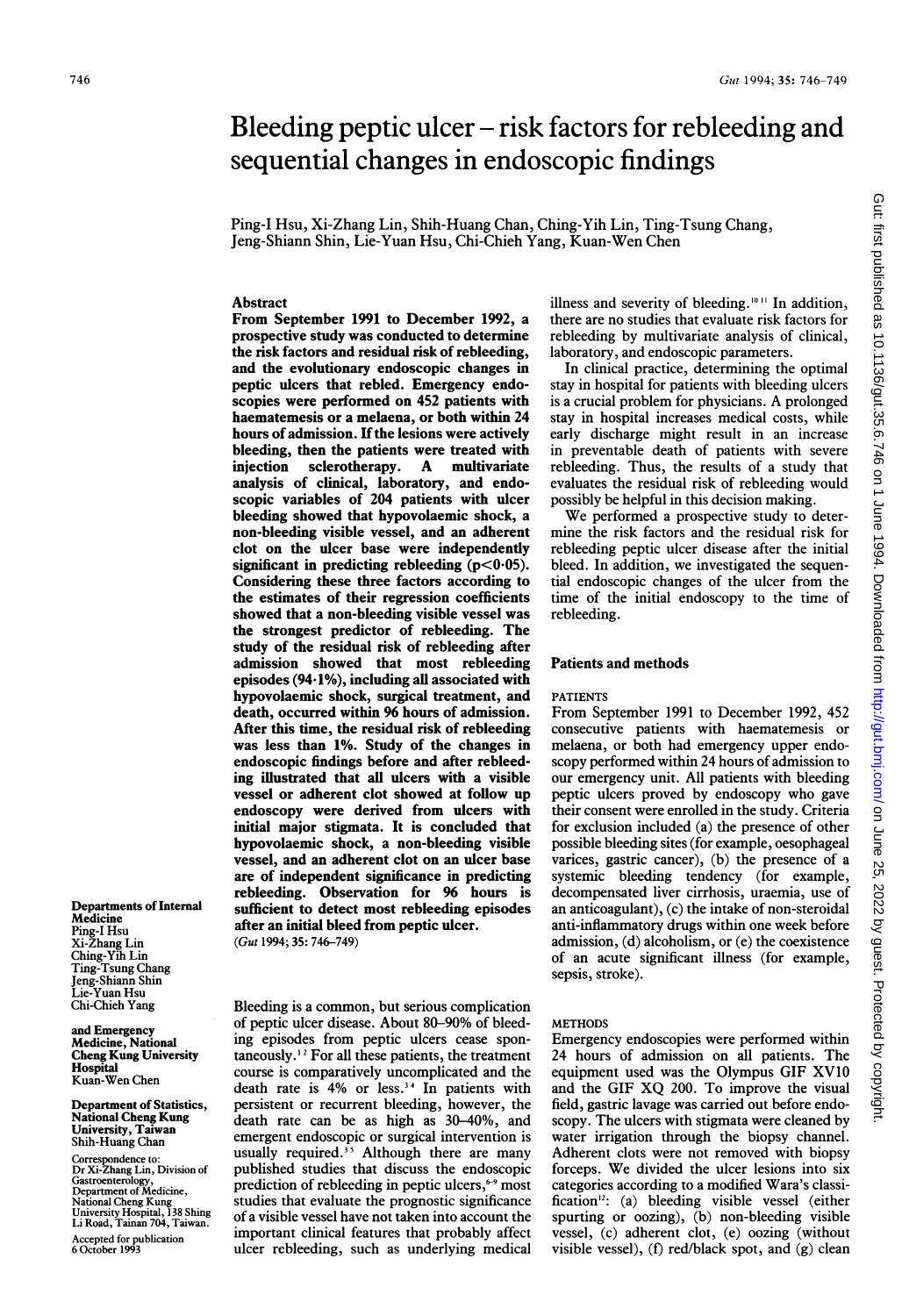base. A non-bleeding visible vessel was defined as a raised red or bluish-red haemospheric lesion protruding from the ulcer base, without active bleeding. An adherent clot was defined as an overlying clot that was resistant to washing. A red or black spot was defined as a localised, small, red or black stigmata that was not protruding from the ulcer base. 'Active bleeding' was defined as the presence of either a 'bleeding visible vessel' or 'oozing' (without a visible vessel) from the ulcer base. All patients with active bleeding received endoscopic haemostatic treatment with local injection of epinephrine. To assess the significance of clinical and laboratory factors in predicting rebleeding, the following data were recorded for each patient: age, sex, past history of upper gastrointestinal bleeding, history of smoking, coexistence of an underlying medical disease (including diabetes mellites, hypertension, significant heart disease, chronic lung disease, compensated liver cirrhosis, and malignancy), initial blood pressure, initial pulse rate, presence of hypovolaemic shock before endoscopy, and serum blood urea nitrogen, creatinine, and alanine aminotransferase values on admission.

Patients who were haemodynamically stable on admission and had clean ulcer bases as shown by initial endoscopy, were discharged within 24 hours. Patients who had stigmata of bleeding were admitted for close observation and had follow up endoscopies every two days until the disappearance of the stigmata. During the stay in hospital, intravenous  $H_2$  blockers were routinely given. The patients who developed rebleeding during the observation period were initially treated with therapeutic endoscopy, and were then given surgery if haemostasis could not be achieved. After discharge, patients received oral H2 blockers and were followed up by telephone every other day. Patients were also requested to return to the outpatient clinic between day 3 and day 7 to check for evidence of rebleeding. The end points of this study were (a) death of the patient, or (b) observation for 10 days. 'Rebleeding' was defined as a subsequent ulcer bleeding episode that occurred after the initial bleed had stopped, as shown by follow up endoscopy or persistent haematemesis or melaena or both, with a change in vital signs. If medical treatment failed to achieve successful haemostasis, emergency surgery was performed.

### **STATISTICS**

To determine the independent risk factors for rebleeding in patients who did not have actively bleeding ulcers at initial endoscopy, 16 clinical, laboratory, and endoscopic parameters of bleeding peptic ulcers were analysed by univariate analysis. A p value less than  $0.05$  was considered to be significant. Those parameters found to be significant by univariate analysis were subsequently assessed by a stepwise logistic regression method to identify those that were independently significant in predicting rebleeding. In addition, estimates of regression coefficients were used to determine the risk of rebleeding. The residual risk of rebleeding was determined by calculating the resulting risk of rebleeding

after a specific number of days had passed since admission.

### Results

There were 239 patients with peptic ulcer bleeding initially enrolled in the study, with 12 patients dropping out during follow up. Table <sup>I</sup> shows the basic clinical data of the 227 patients. Stigmata of bleeding were present in the ulcers of 144 patients at initial endoscopy. Twenty three patients with active bleeding were treated by epinephrine local injection. Haemostasis was not achieved in two patients with bleeding visible vessels. They both subsequently had emergency surgery. The other ulcers with active bleeding were controlled at least temporarily with therapeutic endoscopy, with rebleeding occurring during the follow up period in four patients (19%). In three of the patients with severe rebleeding, haemostasis was not achieved by medical treatment and surgical intervention was required. The overall death rate in patients who presented with active bleeding at initial endoscopy was zero.

Two hundred and four patients presented without active bleeding and therefore were not treated with therapeutic endoscopy initially. During the follow up observation period, 17 of these patients rebled  $(8.3\%)$ . Endoscopic treatment failed to achieve haemostasis in five of them, and all five were sent for surgical treatment. Two patients died from surgical complications. The overall death rate in patients without initial active bleeding was  $1.0\%$ .

## RISK FACTORS OF REBLEEDING

Univariate analysis of the 16 clinical, laboratory, and endoscopic variables in the 204 patients without active bleeding at initial endoscopy showed that seven were significantly associated with rebleeding: history of smoking, presentation with haematemesis, hypovolaemic shock before endoscopy, increased blood urea nitrogen, ulcer size larger than <sup>1</sup> cm, nonbleeding visible vessel, and adherent clot on the ulcer base (Table II). Multivariate analysis with stepwise logistic regression showed that only hypovolaemic shock, non-bleeding visible vessel, and adherent clot were independently significant in predicting rebleeding  $(p<0.05)$ (Table III).

#### TABLE I Characteristics of patients

| <b>Characteristics</b>         | Patients $(n=227)$<br>$54(17)$ * |  |
|--------------------------------|----------------------------------|--|
| Age(y)                         |                                  |  |
| Sex:                           |                                  |  |
| Male                           | 168 (74%)                        |  |
| Female                         | 59 (26%)                         |  |
| Sites of ulcers:               |                                  |  |
| Gastric                        | 84 (37%)                         |  |
| Duodenal                       | 134 (59%)                        |  |
| Marginal                       | 9(4%)                            |  |
| Types of ulcers:               |                                  |  |
| <b>Bleeding visible vessel</b> | 16 (7%)                          |  |
| Non-bleeding visible vessel    | 32 (14%)                         |  |
| Adherent clot                  | 34 (15%)                         |  |
|                                | 7(3%)                            |  |
| Oozing                         | 55 (24%)                         |  |
| Spots                          | 83 (37%)                         |  |
| Clean                          |                                  |  |

\*Mean (standard deviation).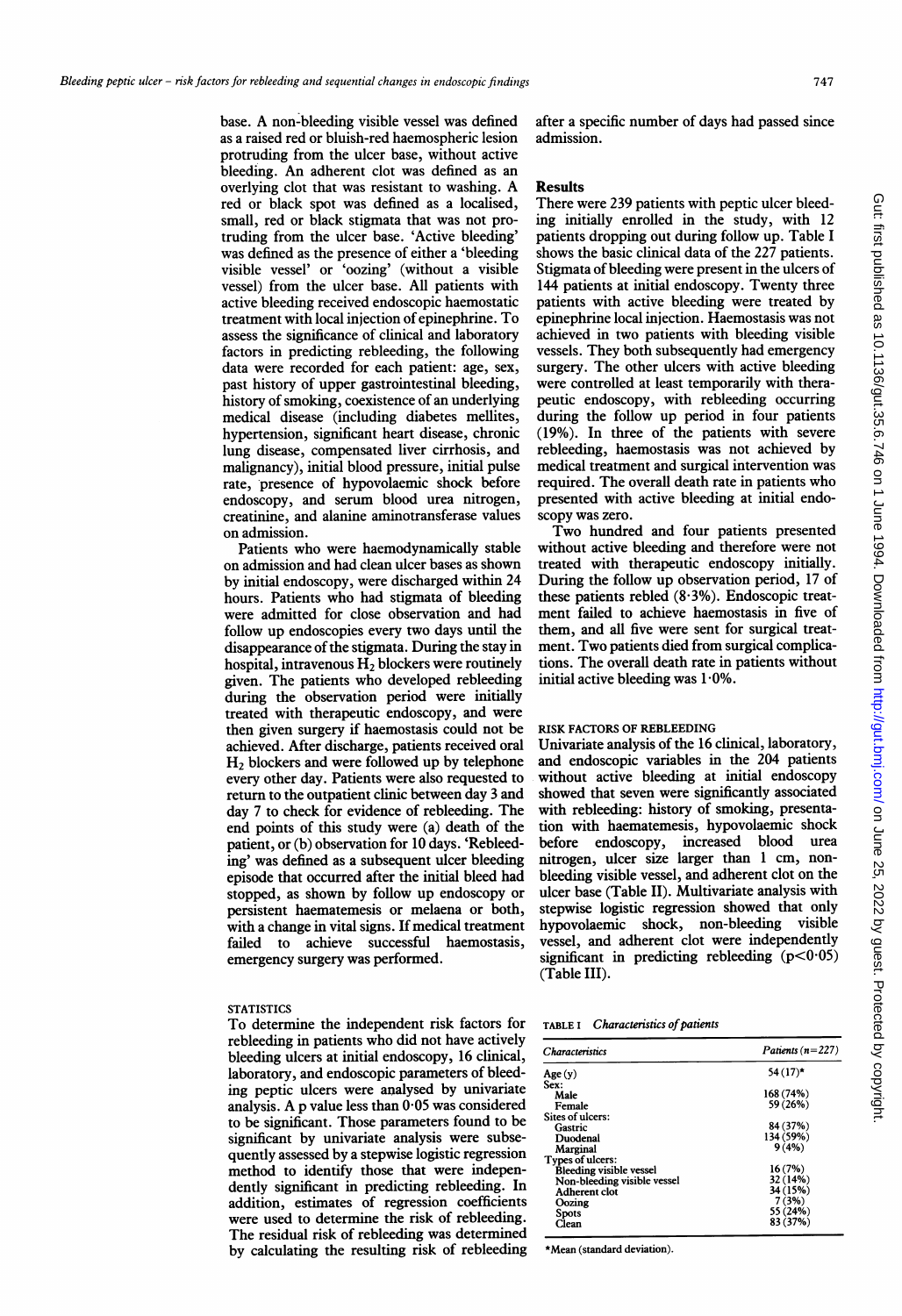TABLE II Univariate analysis for rebleeding rate and principal parameters of bleeding peptic ulcers without active bleeding during initial endoscopy  $(n=204)$ 

| Principal parameters                   | Class                | Rebleeding rate $(\% )$ | p Value   |
|----------------------------------------|----------------------|-------------------------|-----------|
| Clinical factors:                      |                      |                         |           |
| Age(y)                                 | ≥60                  | 11/92(12.0)             | $NS*$     |
|                                        | < 60                 | 6/112(5.4)              |           |
| Sex                                    | Male                 | 12/147(8·2)             | <b>NS</b> |
|                                        | Female               | 5/57(8.8)               |           |
| Past history of upper gastrointestinal | $(+)$                | 11/98(11.5)             | <b>NS</b> |
| bleeding                               | $-)$                 | 6/103(5.8)              |           |
| Underlying disease†                    | $(+)$                | 3/26(11.5)              | NS        |
|                                        | — 1                  | 14/167(8.4)             |           |
| <b>History of smoking</b>              | $^{+}$               | 12/71(16.9)             | < 0.01    |
|                                        |                      | $5/123(4 \cdot 1)$      |           |
| Haematemesis                           | $^{+1}$              | 10/57(17.5)             | < 0.05    |
|                                        | $-$                  | 7/147(4.8)              |           |
| Tachycardia                            | $(+)$                | 3/57(5.3)               | <b>NS</b> |
|                                        |                      | 14/147(9.5)             |           |
| Hypovolaemic shock                     | $^{(+)}$             | $6/14(42-7)$            | < 0.05    |
|                                        |                      | 11/190(5.8)             |           |
| Laboratory factors:                    |                      |                         |           |
| Haemoglobin                            | < 10                 | 9/96(9.4)               | <b>NS</b> |
|                                        | $\geq 10$            | $8/108(7-4)$            |           |
| <b>BUN</b>                             | $>19$ mg/dl          | 16/153(10.5)            | <0.05     |
|                                        | $\leq 19$ mg/dl      | $1/41(2-4)$             |           |
| Creatinine                             | $>1.4$ mg/dl         | 8/43(18.6)              | <b>NS</b> |
|                                        | $\leq 1.4$ mg/dl     | 9/151(6.0)              |           |
| ALT                                    | $>$ 55 IU/I          | $3/21(14-3)$            | <b>NS</b> |
|                                        | $≤55$ IU/I           | $14/173(8-1)$           |           |
| <b>Endoscopic factors:</b>             |                      |                         |           |
| Site±                                  | Gastric              | 9/75(12.0)              | <b>NS</b> |
|                                        | Duodenal             | 8/121(6.6)              |           |
| <b>Size</b>                            | $>1$ cm              | 9/41(22.0)              | < 0.05    |
|                                        | $\leq l$ cm          | 9/163(4.9)              |           |
| Number                                 | 1                    | $8/71(4-2)$             | NS        |
|                                        | >1                   | 3/133(10.5)             |           |
| Type                                   | Non-bleeding visible |                         |           |
|                                        | vessel               | 14/32(25.0)             | < 0.01    |
|                                        | Adherent clot        | $6/34(17-7)$            | < 0.058   |
|                                        | Spot                 | 2/55(3.6)               | <b>NS</b> |
|                                        | Clean base           | 2/83(1·2)               |           |

\*NS denotes no significance; tunderlying diseases indicate diabetes mellites, hypertension,

significant heart disease, chronic lung disease, compensated liver cirrhosis, and malignancy;<br>‡marginal ulcer is not analysed secondary as too few cases; §for the comparison with the patient group<br>with clean ulcer base.

BUN-blood urea nitogen; ALT=alanine aminotransferase.

## RESIDUAL RISK OF REBLEEDING

Overall, rebleeding occurred in 21 of 225 patients whose ulcer bleeding had either stopped by the time of initial endoscopy  $(n=204)$  or had been stopped by endoscopic haemostastic treatment (n=21). In the group of 204 patients without initial active bleeding,  $17 (8.3%)$  rebled. The time lapse between the initial stay in hospital and onset of rebleeding ranged from one to seven days. Most of the rebleeding episodes  $(94.1\%)$ occurred within 96 hours after admission. Figure <sup>1</sup> shows the residual risks of rebleeding on each day after admission. In contrast, in the group of 21 patients with active bleeding at initial endoscopy, four (19%) rebled. All of these rebleeding episodes occurred within 96 hours after admission.

SEQUENTIAL CHANGES IN ENDOSCOPIC FINDINGS Emergency endoscopy was performed for all rebleeding ulcers  $(n=21)$ . In two cases it was too difficult to perform a detailed examination because bleeding obscured the visual field. Figure 2 shows the sequential changes of endo-

TABLE III Stepwise logistic regression of risk factors for rebleeding

| Variable                    | Estimate of<br>regression<br>coefficient | Standard<br>error | p Value |
|-----------------------------|------------------------------------------|-------------------|---------|
| Hypovolaemic shock          | 1-655                                    | 0.7591            | <0.05   |
| Non-bleeding visible vessel | 1.911                                    | 0.7561            | < 0.05  |
| Adherent clot               | 1.721                                    | 0.8153            | < 0.05  |



Figure 1: Analysis of residual risk of rebleeding of bleeding peptic ulcer each day after admission  $(NAB =$ patient group without active bleeding during initial endoscopy,  $AB =$  patient group with active bleeding and endoscopic haemostasis during initial endoscopy).

scopic findings after rebleeding in the other 19 patients. Analysis of the six categories of ulcers shows that they can be divided into two distinct groups. When an adherent clot, non-bleeding visible vessel or bleeding visible vessel was seen on initial endoscopy, one of these was always found on repeat endoscopy at the time of rebleeding. The same was found for the group of three remaining categories. When <sup>a</sup> red/black spot, oozing, or a clean base was found on initial endoscopy, one of these was always found on repeat endoscopy at the time of rebleeding (Fig 2).

The stigmata of the patients without rebleeding during the study period evolved with a general trend from adherent clots on initial endoscopy through non-bleeding visible vessels before becoming clean bases with an average duration of four days.

## **Discussion**

In bleeding pepetic ulcers, recurrence, and persistence of bleeding are the most important factors that adversely affect prognosis, with their presence resulting in an up to 12-fold increase in death.'2 Several attempts have been made to identify endoscopic findings that are risk factors for rebleeding in pepetic ulcers.<sup>6-9</sup> There are no published works, however, which prospectively evaluate multiple clinical, laboratory, and endoscopic parameters by multivariate analysis, and which quantitatively assesses the risk factors for rebleeding. In this study, univariate analysis showed seven clinical and endoscopic risk factors that are associated with rebleeding, and multi-



Figure 2: Changes in endoscopic appearance before and after rebleeding in 19 patients with bleeding peptic ulcers.